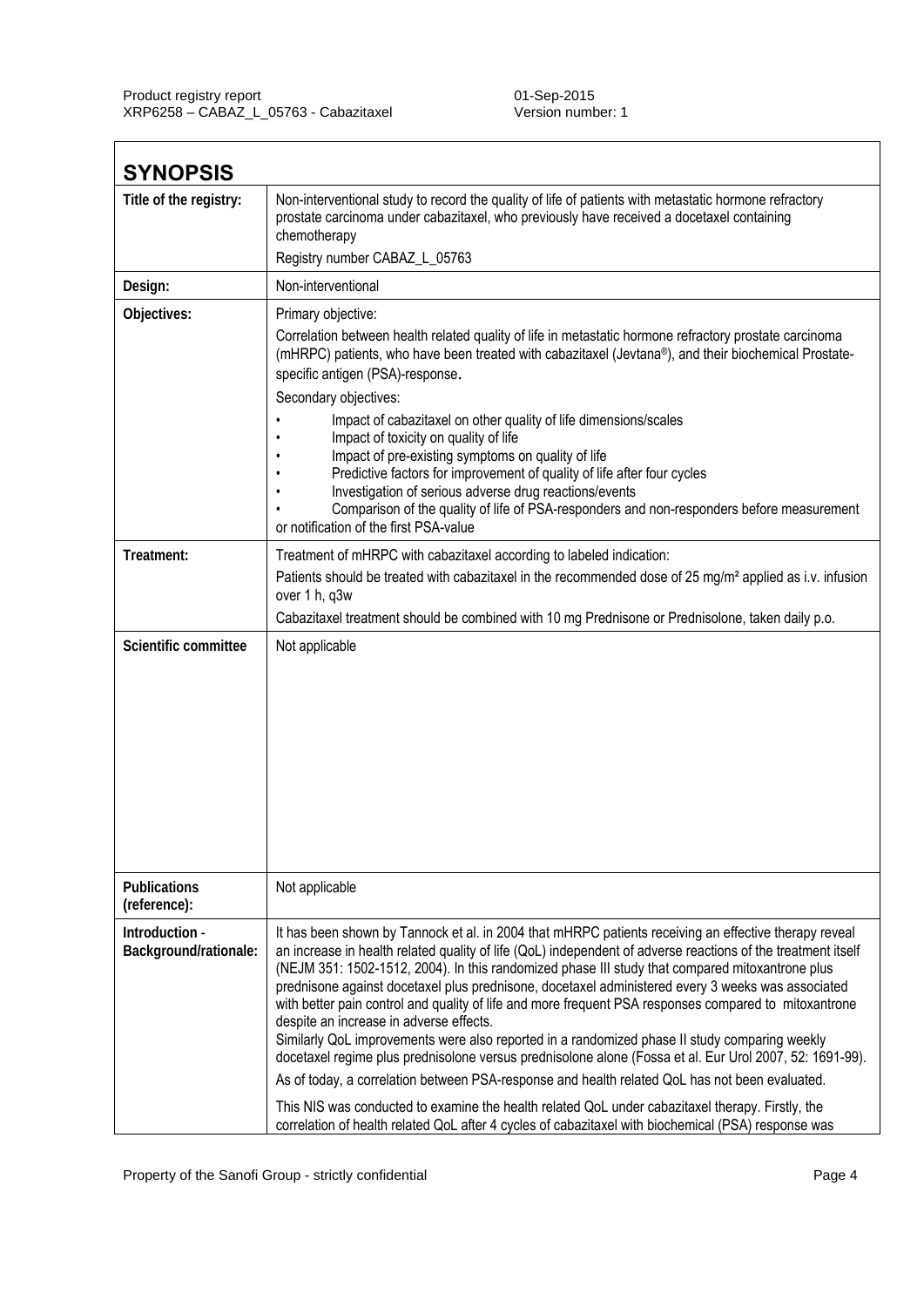|              | examined, whereby PSA response was defined as an at least 50% decrease of PSA-value compared to<br>PSA value before cabazitaxel therapy. Secondly, factors influencing health related QoL and safety of the<br>cabazitaxel treatment were evaluated.                                                                                                                                                                                                                                                                                                                                                                                                                                                                                                                                                                                                                                                                                                    |
|--------------|---------------------------------------------------------------------------------------------------------------------------------------------------------------------------------------------------------------------------------------------------------------------------------------------------------------------------------------------------------------------------------------------------------------------------------------------------------------------------------------------------------------------------------------------------------------------------------------------------------------------------------------------------------------------------------------------------------------------------------------------------------------------------------------------------------------------------------------------------------------------------------------------------------------------------------------------------------|
| Methodology: | (a) Site and patient selection:                                                                                                                                                                                                                                                                                                                                                                                                                                                                                                                                                                                                                                                                                                                                                                                                                                                                                                                         |
|              | It was planned to recruit 999 patients with mHRPC into the trial. Clinics and medical practices in Germany<br>with experience in the therapy of mHRPC patients could participate. Except the conditions specified in the<br>summary of product characteristics no further inclusion criteria were applied.                                                                                                                                                                                                                                                                                                                                                                                                                                                                                                                                                                                                                                              |
|              | (b) Data collection:                                                                                                                                                                                                                                                                                                                                                                                                                                                                                                                                                                                                                                                                                                                                                                                                                                                                                                                                    |
|              | For data capturing and data management, a web-based validated software was employed. Physicians<br>documented the anamnesis and therapy data into electronic case report forms (eCRF). Patients were<br>asked to fill in the EORTC QLQ-C30 questionnaires before every cabazitaxel therapy. These<br>questionnaires were faxed to the CRO (Alcedis GmbH), where double data entry into the CRF was<br>carried out.                                                                                                                                                                                                                                                                                                                                                                                                                                                                                                                                      |
|              | (c) Safety data collection:                                                                                                                                                                                                                                                                                                                                                                                                                                                                                                                                                                                                                                                                                                                                                                                                                                                                                                                             |
|              | All adverse events (serious and non-serious, related and not-related) that occurred after first dose of<br>cabazitaxel and until 28 days after last dose administered had to be reported using the applicable eCRF.<br>All adverse events (AEs) had to be documented within 24 hours after they had become known by the<br>sites. After saving the form an automatically generated e-mail informed Sanofi Pharmacovigilance (PV)<br>about the AE. In the case electronic reporting was not possible, paper forms in the investigator's file were<br>at the doctor's disposal for notification AEs by conventional fax to Sanofi PV. Another possibility in such<br>cases was to report the AE by phone to Sanofi. If a conventional fax was received by Sanofi PV, the PV<br>of the CRO was informed and asked the site to document the SAE into the eCRF. Reconciliation between<br>the PVs of Sanofi and CRO were carried out at regularly intervals. |
|              | (d) Data management, review, validation:                                                                                                                                                                                                                                                                                                                                                                                                                                                                                                                                                                                                                                                                                                                                                                                                                                                                                                                |
|              | Validity of documented data was ensured by validations in the eCRF, which indicated missing or<br>implausible data entries. Patients could only be registered if they had been informed about the trial by the<br>treating physician and had given their written consent before start of cabazitaxel therapy. The date of<br>informed consent was documented into the eCRF and had to be before the date of the first documented<br>cycle. The documentation of patients which was completed and signed by the investigator was reviewed<br>on a regularly basis by the data management of the Alcedis GmbH. Queries were made directly in the<br>eCRF and the sites were asked to answer the queries.<br>To further ensure the validity of the data, quality control on-site was performed at 5% of participating sites<br>by monitors of Alcedis GmbH according to the guidelines of Sanofi.                                                          |
|              | (e) Statistical considerations:                                                                                                                                                                                                                                                                                                                                                                                                                                                                                                                                                                                                                                                                                                                                                                                                                                                                                                                         |
|              | For categorical variables, summary tabulations of the number and percentage within each category (with<br>a category for missing data) of the parameter were created. For continuous variables, the mean, median,<br>standard deviation, minimum and maximum values were calculated. For categorical variables the x2-test<br>or Fisher's exact test were used to test for differences between subgroups, for continuous variables<br>Wilcoxon's test. All analyses were descriptive. Therefore no correction for multiple testing took place. The<br>EORTC-questionnaire was analyzed according to the manual. Analyses of adverse and serious adverse<br>events were based on the Sanofi PV database.                                                                                                                                                                                                                                                 |
|              | Overall survival (OS): OS was measured from the date of the first dose given until date of death. Survival<br>time for subjects not known to have died was censored at the date of last contact.                                                                                                                                                                                                                                                                                                                                                                                                                                                                                                                                                                                                                                                                                                                                                        |
|              | Time to progression (TTP): TTP was measured from the date of the first dose given until date of<br>progression. Time to progression for subjects without progression was censored at the date of last<br>contact.                                                                                                                                                                                                                                                                                                                                                                                                                                                                                                                                                                                                                                                                                                                                       |
|              | EORTC QLQ-C30: If more than 50% of the items collected in an EORTC-questionnaire were missing all<br>items of the respective patient were set to missing, otherwise only the single item was set to missing<br>(according to the EORTC manual).<br>The global scale of the quality of life was measured according to the EORTC-LQ-Manual for each                                                                                                                                                                                                                                                                                                                                                                                                                                                                                                                                                                                                       |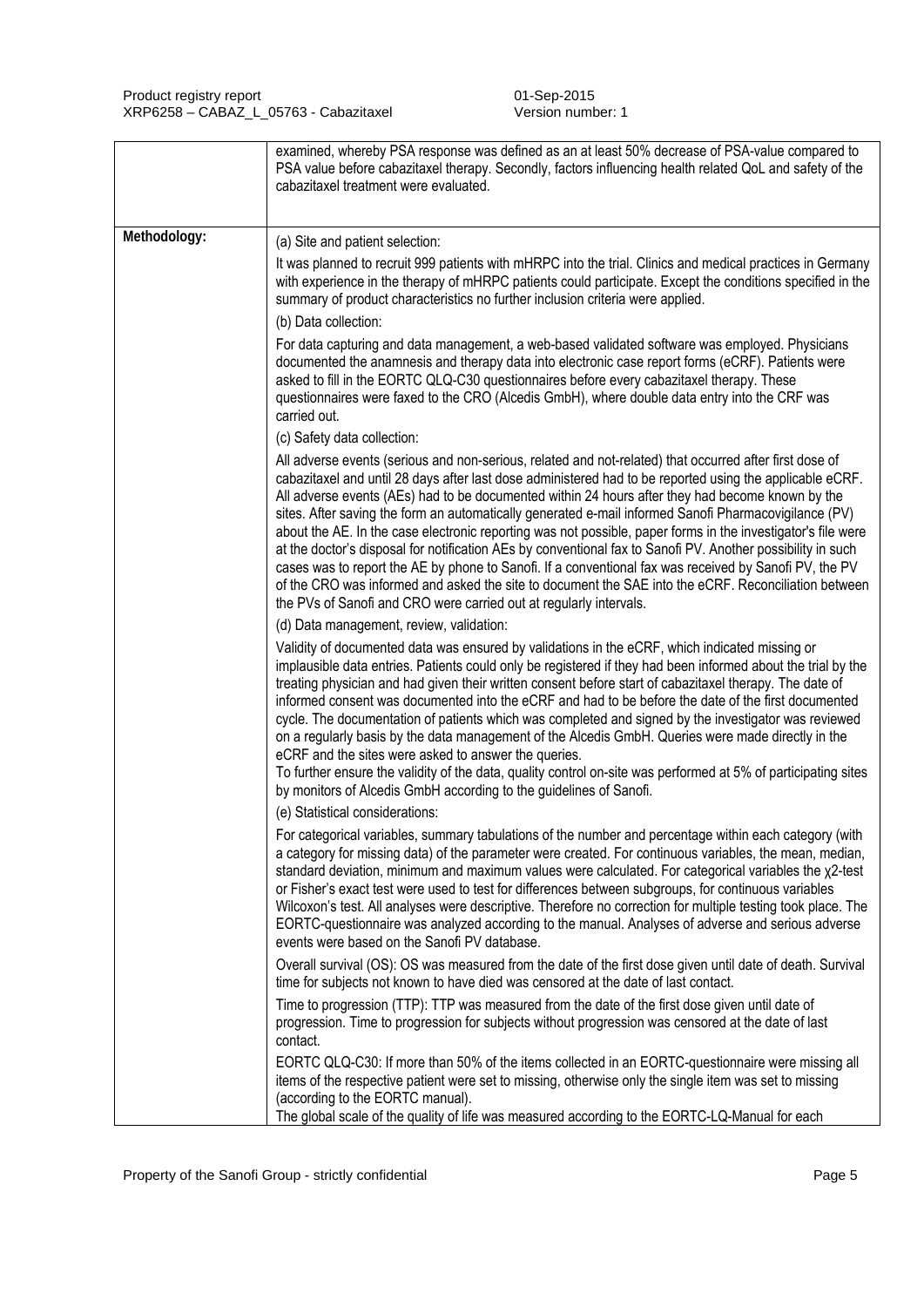|                        | documented point in time. The questionnaire includes six functional scales and the global health status<br>and furthermore a number of multi-item scales and single items assessing financial impact and a range of<br>physical symptoms common among patients with cancer. The scales and single items were linearly<br>transformed such that all scales/items range from 0 to 100, with a higher score representing a higher level<br>of functioning/symptomatology/problems.<br>PSA response was defined as at least 50% decrease of the PSA-value after 4 cycles compared to the<br>baseline value before the cabazitaxel-therapy.<br>Minor PSA responses of at least 20% and at least 30% decrease of the PSA-value after 4 cycles<br>compared to the baseline value were also provided.<br>Change of global health after 4 cycles: Difference between global health after cycle 4 and baseline global<br>health divided by baseline global health.<br>Change of mean global health: Difference between mean of all post-baseline measurements of global<br>health status until cycle 4 (at least two are necessary) and baseline global health divided by baseline<br>global health status (in percent).<br>Predictive factors: To determine potential predictors for improvement of global health status after four<br>cycles the dependent variable of global health status was categorized into yes (=Improvement after 4<br>cycles) and no (=No improvement after 4 cycles). For a first overview the following independent<br>covariates<br>PSA response after 4 cycles (Yes/No)<br>Toxicity (Yes/No)<br>$\blacksquare$<br>Pre-existing symptoms (Yes/No)<br>Baseline ECOG (<2/≥2)<br>Age $(50/260)$<br>were looked at in a univariate regression.<br>Afterwards, all of the above mentioned independent covariates were entered into a stepwise multivariate<br>logistic regression. The entry level was p=0.5 and the stay level p=0.1. All covariates being significant<br>were considered as potential predictors of the event in question.<br>AEs and SAEs were coded according to MedDRA-SOC and PT and were displayed both on a patient and<br>event basis.<br>Missing values were not replaced.<br>Analysis based on two data sets:<br>1. Safety population (SP) = Intent-to-treat (ITT): All patients who were signed by Alcedis data<br>management and who received at least one dose of cabazitaxel (Jevtana®). |
|------------------------|---------------------------------------------------------------------------------------------------------------------------------------------------------------------------------------------------------------------------------------------------------------------------------------------------------------------------------------------------------------------------------------------------------------------------------------------------------------------------------------------------------------------------------------------------------------------------------------------------------------------------------------------------------------------------------------------------------------------------------------------------------------------------------------------------------------------------------------------------------------------------------------------------------------------------------------------------------------------------------------------------------------------------------------------------------------------------------------------------------------------------------------------------------------------------------------------------------------------------------------------------------------------------------------------------------------------------------------------------------------------------------------------------------------------------------------------------------------------------------------------------------------------------------------------------------------------------------------------------------------------------------------------------------------------------------------------------------------------------------------------------------------------------------------------------------------------------------------------------------------------------------------------------------------------------------------------------------------------------------------------------------------------------------------------------------------------------------------------------------------------------------------------------------------------------------------------------------------------------------------------------------------------------------------------------------------------------------------------------------------------------------------------------------------------------------------|
|                        | 2. Primary Endpoint Set (PES): All patients who have been treated with cabazitaxel (Jevtana®) for at<br>least 4 cycles and provided sufficient information about the PSA response.                                                                                                                                                                                                                                                                                                                                                                                                                                                                                                                                                                                                                                                                                                                                                                                                                                                                                                                                                                                                                                                                                                                                                                                                                                                                                                                                                                                                                                                                                                                                                                                                                                                                                                                                                                                                                                                                                                                                                                                                                                                                                                                                                                                                                                                    |
|                        | Sample size calculation was based on the high rate of drop outs in QoL investigations and the statistical<br>precision of the estimated correlation coefficient. It was assumed that only 80% of data could be provided<br>with only 60% for the time point "after 4 cycles". Thus 999 patients were needed for getting evaluable<br>data of 480 patients. With 480 patients and an expected correlation coefficient of r=0.5, the lower limit of<br>a one-sided 97.5% CI for r will be 0.430.                                                                                                                                                                                                                                                                                                                                                                                                                                                                                                                                                                                                                                                                                                                                                                                                                                                                                                                                                                                                                                                                                                                                                                                                                                                                                                                                                                                                                                                                                                                                                                                                                                                                                                                                                                                                                                                                                                                                        |
| <b>RESULTS</b>         |                                                                                                                                                                                                                                                                                                                                                                                                                                                                                                                                                                                                                                                                                                                                                                                                                                                                                                                                                                                                                                                                                                                                                                                                                                                                                                                                                                                                                                                                                                                                                                                                                                                                                                                                                                                                                                                                                                                                                                                                                                                                                                                                                                                                                                                                                                                                                                                                                                       |
| Participants (actual): | (a) Overall participation status:<br>Between November 2011 and May 2014 a total of 587 patients with mHRPC, who previously had<br>received a docetaxel containing chemotherapy, were included in the study by 158 sites (clinics and<br>medical practices) in Germany.<br>(b) Participation per period of the registry:                                                                                                                                                                                                                                                                                                                                                                                                                                                                                                                                                                                                                                                                                                                                                                                                                                                                                                                                                                                                                                                                                                                                                                                                                                                                                                                                                                                                                                                                                                                                                                                                                                                                                                                                                                                                                                                                                                                                                                                                                                                                                                               |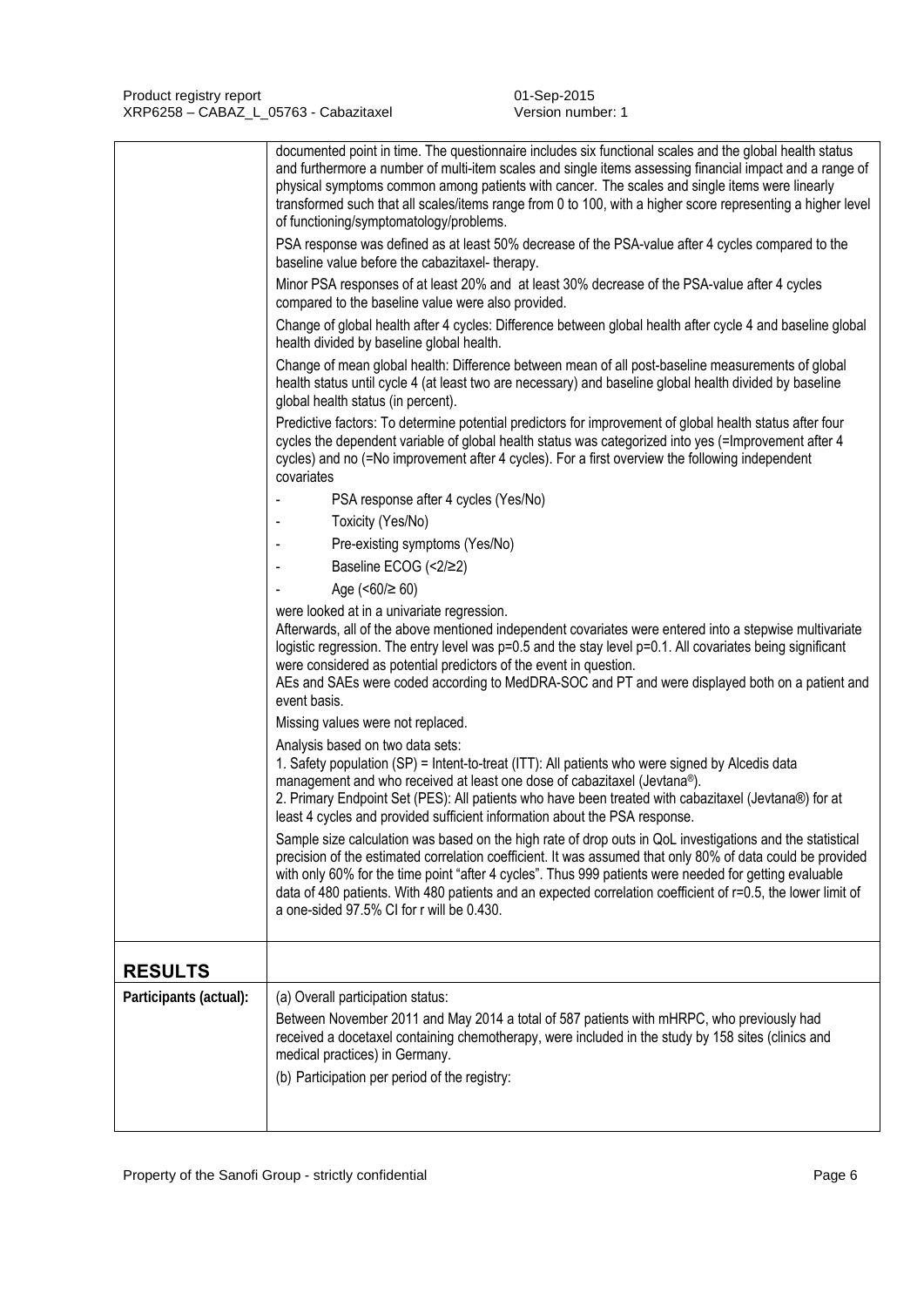Product registry report 11 and 2015 XRP6258 – CABAZ\_L\_05763 - Cabazitaxel Version number: 1

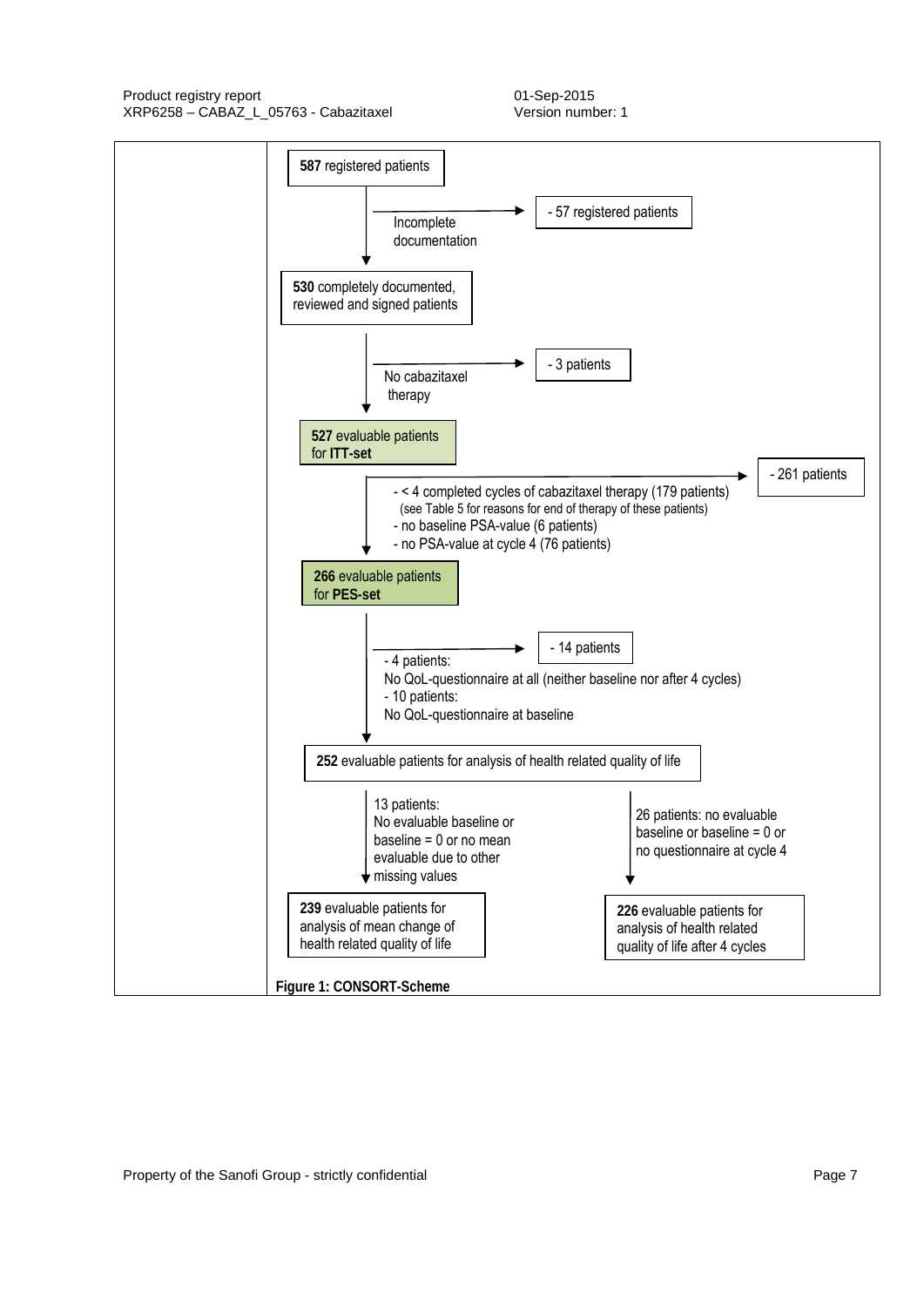| <b>Demographics</b><br>at baseline                                                                                                                                                                                                                                                                                                                                                                                            | N   | Mean Std       |      | <b>P1</b>          | <b>P25</b> | Median P75                                     |       | P99          | Min   |              | <b>Max NMiss</b> |
|-------------------------------------------------------------------------------------------------------------------------------------------------------------------------------------------------------------------------------------------------------------------------------------------------------------------------------------------------------------------------------------------------------------------------------|-----|----------------|------|--------------------|------------|------------------------------------------------|-------|--------------|-------|--------------|------------------|
| Height [cm]                                                                                                                                                                                                                                                                                                                                                                                                                   |     | 527 174.72     |      | 6.67 160.00 170.00 |            | 174.00 179.00 191.00 156.00 210.00             |       |              |       |              | 0                |
| <b>Weight [kg]</b>                                                                                                                                                                                                                                                                                                                                                                                                            | 527 | 82.86 13.08    |      | 58.00              | 74.00      | 82.00                                          |       | 90.00 121.60 |       | 47.00 137.00 | 0                |
| BMI [kg/m <sup>2</sup> ]                                                                                                                                                                                                                                                                                                                                                                                                      | 527 | 27.16          | 4.16 | 18.83              | 24.30      | 27.04                                          | 29.61 | 39.04        | 16.41 | 46.31        | $\overline{0}$   |
| BSA [m <sup>2</sup> ]                                                                                                                                                                                                                                                                                                                                                                                                         | 527 | 1.98           | 0.16 | 1.67               | 1.87       | 1.97                                           | 2.07  | 2.39         | 1.45  | 2.43         | $\pmb{0}$        |
| Histology of the tumor was mostly adenocarcinoma (82%), thus representing a typical patient population<br>in this indication.<br>The most often documented tumor classification at study entry time was T3 (15.4%), N1 (31.7%) and M1<br>(37.8%). More than half of the patients suffered from bone metastases, followed by metastases in lymph<br>nodes and liver. 247 patients (46.9%) had one location of metastasis only: |     |                |      |                    |            |                                                |       |              |       |              |                  |
| Table 2: Location of metastasis (patients with one location only)                                                                                                                                                                                                                                                                                                                                                             |     |                |      |                    |            |                                                |       |              |       |              |                  |
| <b>Location of</b>                                                                                                                                                                                                                                                                                                                                                                                                            |     | N              |      | $\%$               |            |                                                |       |              |       |              |                  |
| metastasis                                                                                                                                                                                                                                                                                                                                                                                                                    |     |                |      |                    |            |                                                |       |              |       |              |                  |
| Lymph node only                                                                                                                                                                                                                                                                                                                                                                                                               |     | 30             |      | 12.15              |            |                                                |       |              |       |              |                  |
| <b>Bone only</b>                                                                                                                                                                                                                                                                                                                                                                                                              |     | 211            |      | 85.43              |            |                                                |       |              |       |              |                  |
| <b>Lung only</b>                                                                                                                                                                                                                                                                                                                                                                                                              |     | $\overline{2}$ |      | 0.81               |            |                                                |       |              |       |              |                  |
| <b>Liver only</b>                                                                                                                                                                                                                                                                                                                                                                                                             |     | 3              |      | 1.21               |            |                                                |       |              |       |              |                  |
| Other only                                                                                                                                                                                                                                                                                                                                                                                                                    |     | 1              |      | 0.40               |            |                                                |       |              |       |              |                  |
| <b>Total</b><br>280 patients (53.1%) had multiple locations of metastasis. A list of all metastases is included in table 11                                                                                                                                                                                                                                                                                                   |     | 247            |      | 100.00             |            |                                                |       |              |       |              |                  |
| (appendix).<br>55.2% of the tumors had a grading of G3 (55.2%).<br>The median Gleason score sum was 8, ranging from $4 - 10$ .<br>Table 3: Gleason score sum                                                                                                                                                                                                                                                                  |     |                |      |                    |            |                                                |       |              |       |              |                  |
|                                                                                                                                                                                                                                                                                                                                                                                                                               |     |                |      |                    |            | N Mean Std P1 P25 Median P75 P99 Min Max NMiss |       |              |       |              |                  |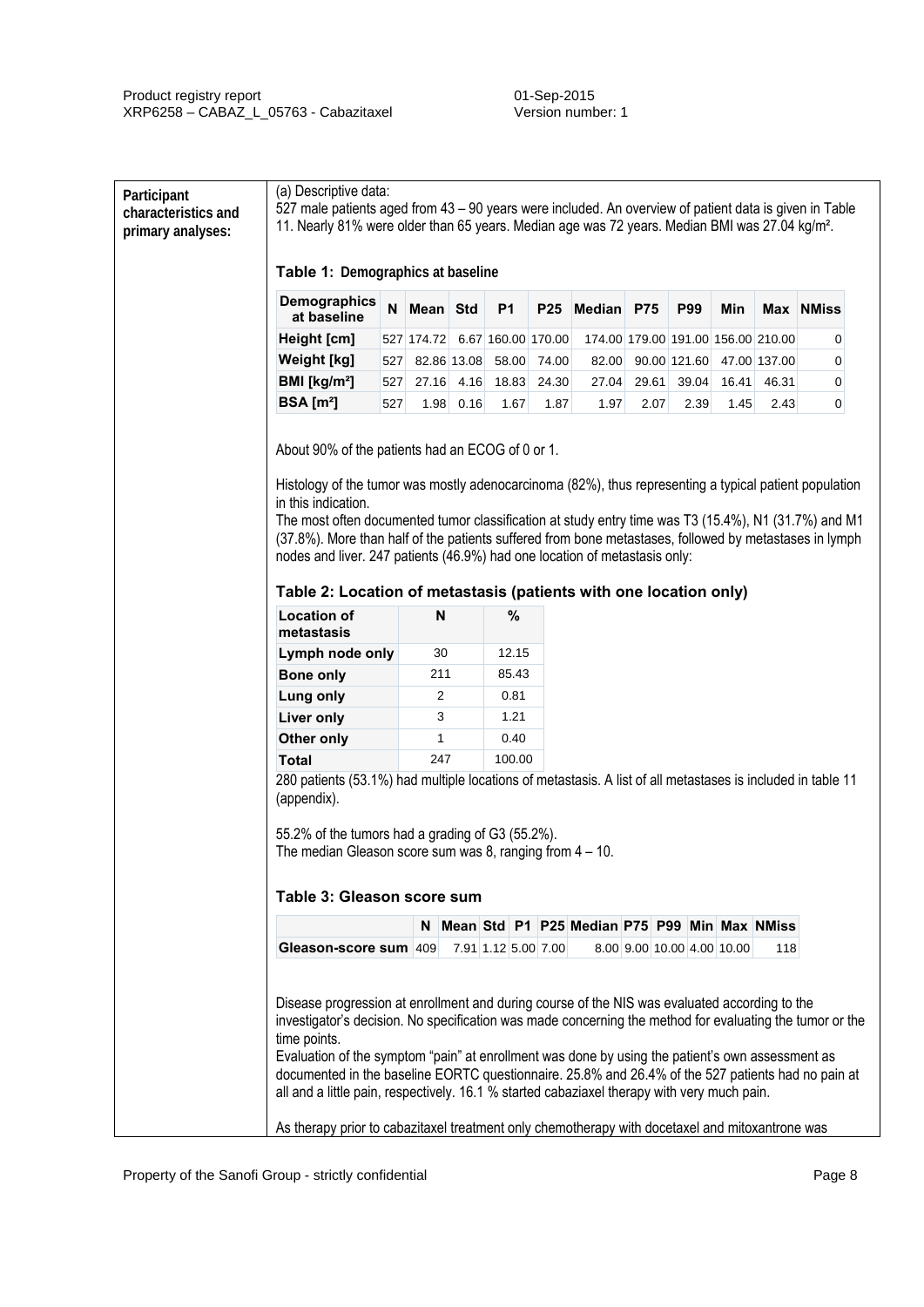| consecutive availabilities.<br>66.4% of the patients had concomitant diseases, mainly cardiovascular (40.5%).<br>recommended dose of 25 mg/m <sup>2</sup> :<br>Table 4: Cabazitaxel- Single dose (over all cycles), categorical |                |             | requested to be documented. The use of new agents such as abiraterone, which was authorized in the<br>European Union as treatment post docetaxel only shortly before start of the NIS, and enzalutamide, which<br>was authorized towards the end of the NIS, was not assessed. At the time these drugs were not part of<br>daily clinical practice. Furthermore, the aim of this NIS was to answer specific questions around QoL and<br>the eCRF and protocol were not amended to document abiraterone and enzalutamide according to their<br>Nearly all patients received previous chemotherapy (96.6%). In this context, median docetaxel dose was<br>540 mg/m <sup>2</sup> and median mitoxantrone dose was 44 mg/m <sup>2</sup> . A previous chemotherapy with cabazitaxel was<br>administered to 9.6% of the patients, for a median of 6 cycles, ranging from 1-20 cycles. Further on,<br>A total of 3220 cabazitaxel cycles were recorded: Patients received 1 to 26 cycles of cabazitaxel therapy<br>with a median of 6 cycles. In median the recommended single dose of $25 \text{ mg/m}^2$ was administered,<br>ranging from 10 - 25 mg/m <sup>2</sup> . In 80.2% of the applied cycles cabazitaxel was administered with the |
|---------------------------------------------------------------------------------------------------------------------------------------------------------------------------------------------------------------------------------|----------------|-------------|----------------------------------------------------------------------------------------------------------------------------------------------------------------------------------------------------------------------------------------------------------------------------------------------------------------------------------------------------------------------------------------------------------------------------------------------------------------------------------------------------------------------------------------------------------------------------------------------------------------------------------------------------------------------------------------------------------------------------------------------------------------------------------------------------------------------------------------------------------------------------------------------------------------------------------------------------------------------------------------------------------------------------------------------------------------------------------------------------------------------------------------------------------------------------------------------------------------------------------------|
| Single dose (over all cycles)                                                                                                                                                                                                   | N              | $\%$        |                                                                                                                                                                                                                                                                                                                                                                                                                                                                                                                                                                                                                                                                                                                                                                                                                                                                                                                                                                                                                                                                                                                                                                                                                                        |
| $<$ 20 mg/m <sup>2</sup>                                                                                                                                                                                                        | 129            | 4.01        |                                                                                                                                                                                                                                                                                                                                                                                                                                                                                                                                                                                                                                                                                                                                                                                                                                                                                                                                                                                                                                                                                                                                                                                                                                        |
| 20 mg/m <sup>2</sup>                                                                                                                                                                                                            | 323            | 10.03       |                                                                                                                                                                                                                                                                                                                                                                                                                                                                                                                                                                                                                                                                                                                                                                                                                                                                                                                                                                                                                                                                                                                                                                                                                                        |
| $>20 - 25$ mg/m <sup>2</sup>                                                                                                                                                                                                    | 88             | 2.73        |                                                                                                                                                                                                                                                                                                                                                                                                                                                                                                                                                                                                                                                                                                                                                                                                                                                                                                                                                                                                                                                                                                                                                                                                                                        |
| 25 mg/ $m2$                                                                                                                                                                                                                     | 2678           | 83.17       |                                                                                                                                                                                                                                                                                                                                                                                                                                                                                                                                                                                                                                                                                                                                                                                                                                                                                                                                                                                                                                                                                                                                                                                                                                        |
| $>25$ mg/m <sup>2</sup>                                                                                                                                                                                                         | $\overline{2}$ | 0.06        |                                                                                                                                                                                                                                                                                                                                                                                                                                                                                                                                                                                                                                                                                                                                                                                                                                                                                                                                                                                                                                                                                                                                                                                                                                        |
| <b>Total</b>                                                                                                                                                                                                                    |                | 3220 100.00 |                                                                                                                                                                                                                                                                                                                                                                                                                                                                                                                                                                                                                                                                                                                                                                                                                                                                                                                                                                                                                                                                                                                                                                                                                                        |
| reasons.<br>of toxicities.                                                                                                                                                                                                      |                |             | 197 cycles (6.1%) were applied with reduced cabazitaxel dose compared to the previous cycle. All dose<br>reductions of cabazitaxel took place during the first ten cycles, mostly because of hematological toxicities.<br>In addition, therapy delays were documented for nearly every cycle, mainly because of organizational<br>159 (30.2%) and 340 patients (64.5%) had dose recuctions and therapy delays, respectively.74 patients<br>(14%) had a dose reduction due to toxicities, whereas 83 patients (15.8%) had a therapy delay because                                                                                                                                                                                                                                                                                                                                                                                                                                                                                                                                                                                                                                                                                       |
| The median PSA value before cabazitaxel therapy was 136 µg/l.<br>lists the PSA values per each cycle.<br>(from cycle 22 on).                                                                                                    |                |             | Figure 2 shows the development of median and mean PSA-values during cabazitaxel therapy. Table 16<br>In the first 10 cycles a decrease of median and mean PSA values could be observed. But it has to be<br>noted that the number of patients with documented PSA values was not the same in each cycle: During<br>therapy number of patients with reported PSA values decreased from 517 patients at baseline to 1 patient                                                                                                                                                                                                                                                                                                                                                                                                                                                                                                                                                                                                                                                                                                                                                                                                            |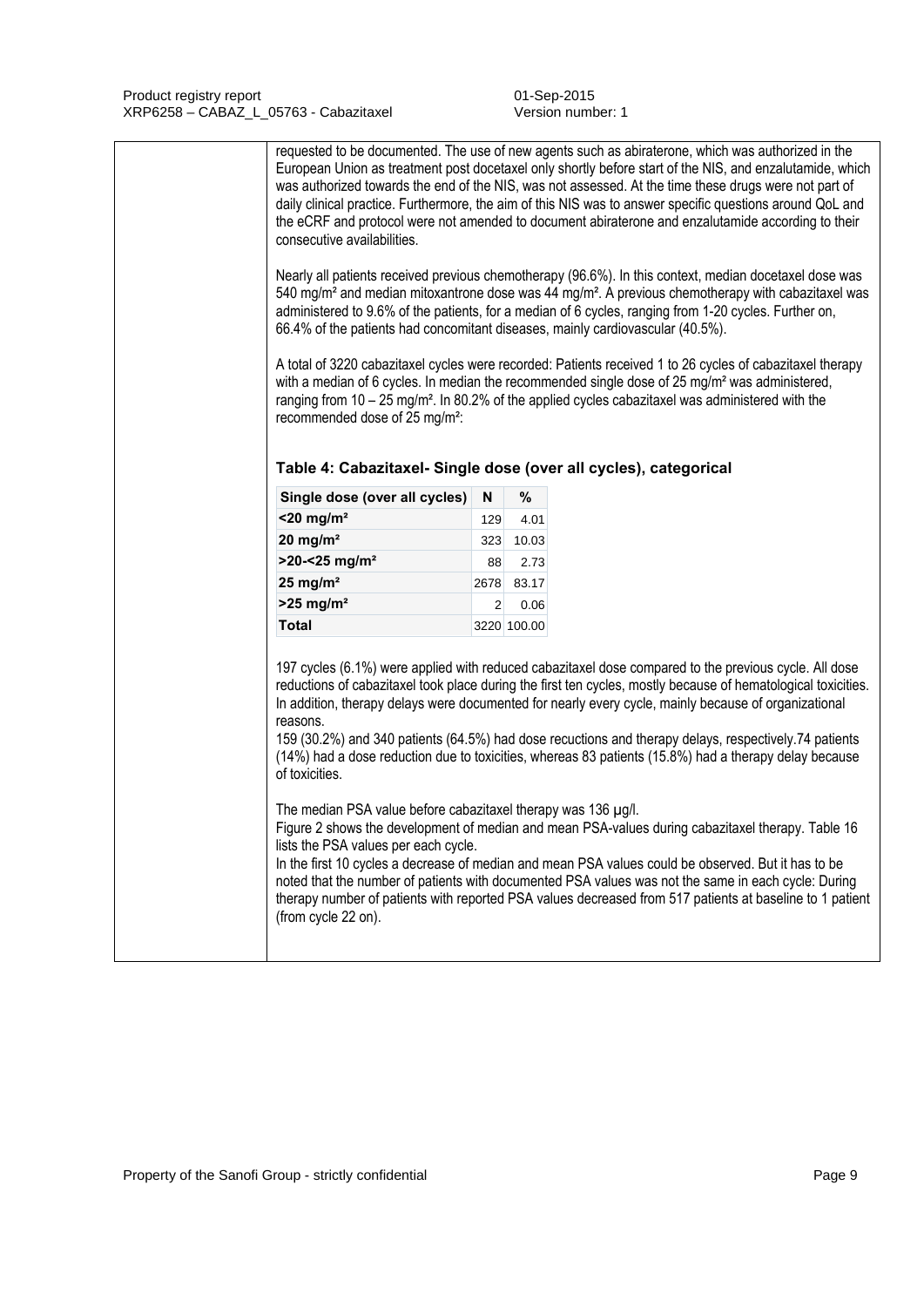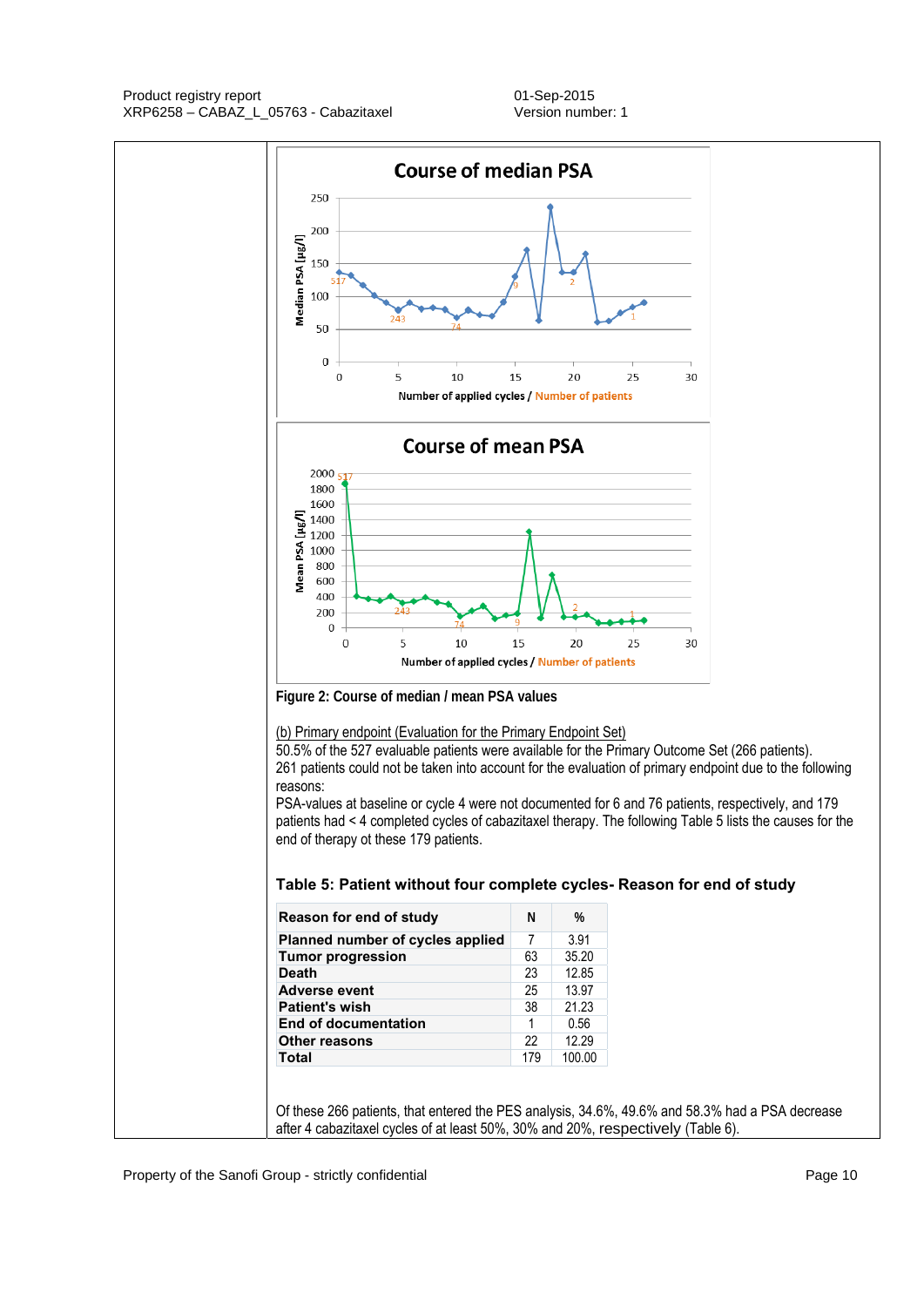## **Table 6: PSA response**

| <b>PSA or minor</b><br><b>PSA response</b> |     | At least<br>50% PSA<br>decrease |     | At least<br><b>30% PSA</b><br>decrease | At least<br><b>20% PSA</b><br>decrease |            |  |
|--------------------------------------------|-----|---------------------------------|-----|----------------------------------------|----------------------------------------|------------|--|
|                                            | N   | %                               | N   | %                                      | N                                      | %          |  |
| No                                         | 174 | 65.41                           | 134 | 50.38                                  | 111                                    | 41.73      |  |
| <b>Yes</b>                                 | 92  | 34.59                           | 132 | 49.62                                  | 155                                    | 58.27      |  |
| Total                                      |     | 266 100.00                      |     | 266 100.00                             |                                        | 266 100.00 |  |

The development of the global health status during different time points for patients with or without a PSA-decrease of at least 50% is shown in the next table.

## **Table 7: PES EORTC QLQ-C30: Global health status/Quality of life with respect to PSA response after 4 cycles**

|                 | <b>Global health status</b> |           |                    |       |            |                   | p-Value<br>N Mean 95% CI Std Median Min Max (Wilcoxon Two-<br>Sample test) |
|-----------------|-----------------------------|-----------|--------------------|-------|------------|-------------------|----------------------------------------------------------------------------|
|                 | $\geq 50\%$ PSA<br>decrease | 87 51.53  | 46.45-<br>56.61    | 23.83 |            | 50.00 0.00 100.00 | 0.81                                                                       |
| <b>Baseline</b> | < 50% PSA<br>decrease       | 162 51.18 | 47.75-<br>54.61    | 22.11 |            | 50.00 0.00 100.00 |                                                                            |
|                 | <b>Total</b>                | 249 51.31 | 48.47-<br>54.14    | 22.68 |            | 50.00 0.00 100.00 |                                                                            |
|                 | $\geq 50\%$ PSA<br>decrease | 88 47.06  | 42.78-<br>51.35    | 20.22 |            | 50.00 0.00 100.00 | 0.21                                                                       |
| Cycle 1         | < 50% PSA<br>decrease       | 160 50.73 | 47.35-<br>54.11    | 21.65 |            | 50.00 0.00 100.00 |                                                                            |
|                 | <b>Total</b>                | 248 49.43 | 46.78-<br>52.08    | 21.18 |            | 50.00 0.00 100.00 |                                                                            |
|                 | ≥ 50% PSA<br>decrease       | 88 49.91  | 45.49-<br>54.32    | 20.82 |            | 50.00 0.00 100.00 | 0.95                                                                       |
| Cycle 2         | < 50% PSA<br>decrease       | 161 50.10 | 46.86-<br>53.35    | 20.85 |            | 50.00 0.00 100.00 |                                                                            |
|                 | <b>Total</b>                | 249 50.03 | 47.44-<br>52.63    | 20.80 |            | 50.00 0.00 100.00 |                                                                            |
|                 | $\geq 50\%$ PSA<br>decrease | 89 50.94  | 46.81-<br>55.07    | 19.60 | 50.00 0.00 | 91.67             |                                                                            |
| Cycle 3         | < 50% PSA<br>decrease       | 159 50.26 | $46.81 -$<br>53.72 | 22.06 |            | 50.00 0.00 100.00 | 0.42                                                                       |
|                 | <b>Total</b>                | 248 50.50 | 47.86-<br>53.15    | 21.17 |            | 50.00 0.00 100.00 |                                                                            |
|                 | $\geq 50\%$ PSA<br>decrease | 83 50.50  | 46.34-<br>54.66    | 19.05 |            | 50.00 0.00 91.67  |                                                                            |
| Cycle 4         | < 50% PSA<br>decrease       | 162 47.27 | 43.92-<br>50.63    | 21.64 |            | 50.00 0.00 100.00 | 0.26                                                                       |
|                 | <b>Total</b>                | 245 48.37 | $45.75 -$<br>50.99 | 20.82 |            | 50.00 0.00 100.00 |                                                                            |

No statistically significant differences could be seen between baseline and after 4 cycles for PES-patients neither for the global health status (p=0.62, Wilcoxon signed-rank test) nor for the mean global health status (p=0.36, Wilcoxon signed-rank test).

Property of the Sanofi Group - strictly confidential Page 11 and 200 and 200 and 200 and 200 and 200 and 200 and 200 and 200 and 200 and 200 and 200 and 200 and 200 and 200 and 200 and 200 and 200 and 200 and 200 and 200 a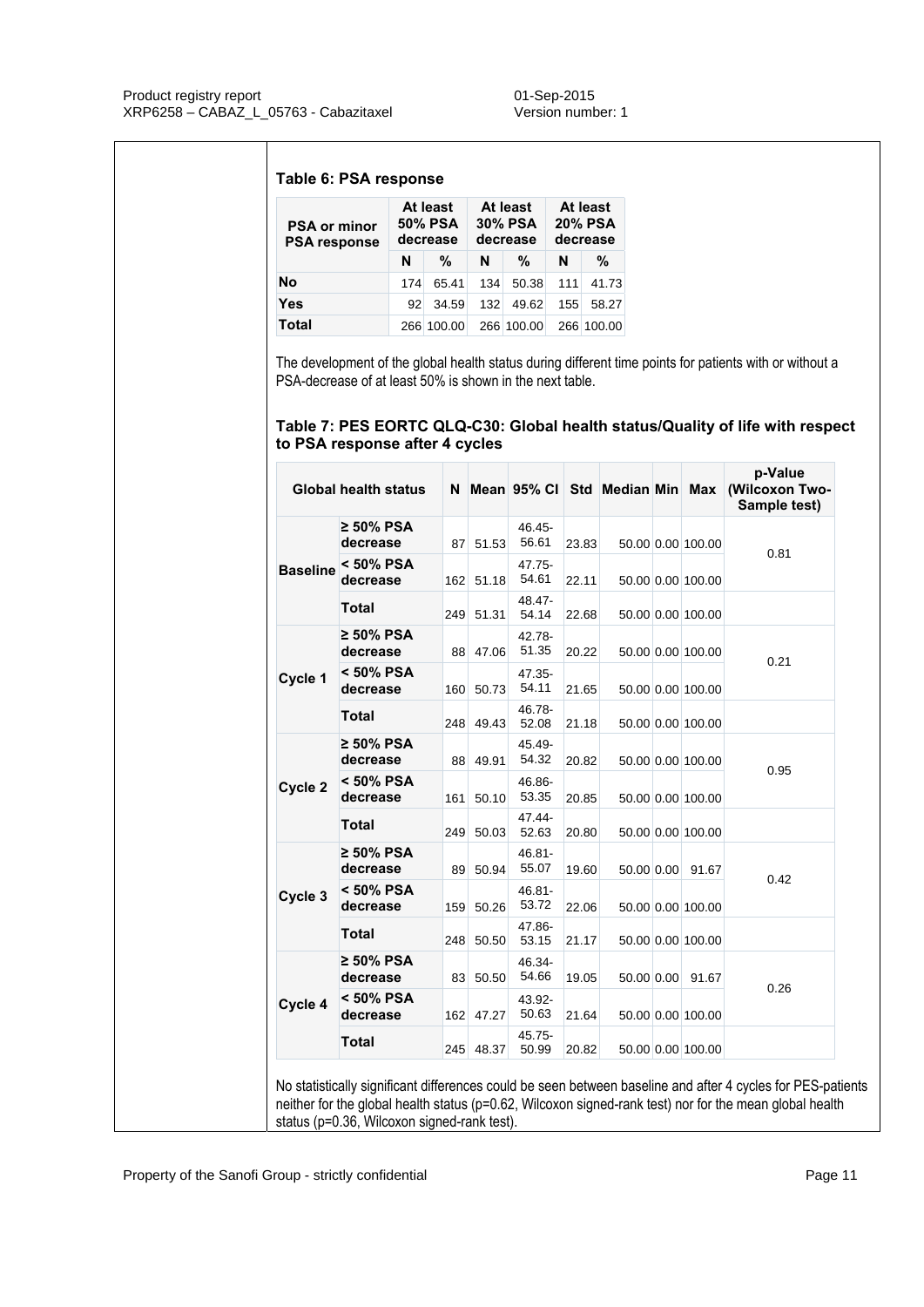|                 | Additionally, the change in global health status (p=0.69, Wilcoxon Two-Sample test) or in mean global<br>health status (p=0.65, Wilcoxon Two-Sample test) did not differ statistically significantly between patients<br>with $\ge$ 50% PSA decrease and with < 50% PSA decrease.<br>195%). The correlation coefficient between change in PSA and global health status after cycle 4 was -0.14 (95%<br>CI: -0.26 - (-0.01); p=0.03), which indicates an inversely proportional relation: If the PSA value tends to<br>increase, the global health status after cycle 4 tends to be lower. No correlations could be found between<br>change in PSA and baseline global health, between change in PSA and change of global health and<br>between change in PSA and change of mean global health. |                                    |           |                    |               |                                           |
|-----------------|------------------------------------------------------------------------------------------------------------------------------------------------------------------------------------------------------------------------------------------------------------------------------------------------------------------------------------------------------------------------------------------------------------------------------------------------------------------------------------------------------------------------------------------------------------------------------------------------------------------------------------------------------------------------------------------------------------------------------------------------------------------------------------------------|------------------------------------|-----------|--------------------|---------------|-------------------------------------------|
| Other analyses: | With regard to the changes of EORTC QLQ-C30 items between baseline and cycle 4, significant<br>differences between the subgroups of PSA responders ( $\geq$ 50% decrease and < 50% decrease) only<br>occurred for pain (p=0.01, Wilcoxon Two-Sample test) and Physical functioning (p=0.05, Wilcoxon Two-<br>Sample test).                                                                                                                                                                                                                                                                                                                                                                                                                                                                     |                                    |           |                    |               |                                           |
|                 | Table 8: PES Changes between baseline and cycle 4 according to PSA response<br>after 4 cycles [absolute)                                                                                                                                                                                                                                                                                                                                                                                                                                                                                                                                                                                                                                                                                       |                                    |           |                    |               |                                           |
|                 | Change for other EORTC QLQ-C30 scales                                                                                                                                                                                                                                                                                                                                                                                                                                                                                                                                                                                                                                                                                                                                                          |                                    |           |                    | N Mean Median | p-Value<br>(Wilcoxon Two-<br>Sample test) |
|                 |                                                                                                                                                                                                                                                                                                                                                                                                                                                                                                                                                                                                                                                                                                                                                                                                | $\geq$ 50% PSA decrease            |           | $80 - 1.75$        | 0.00          | 0.05                                      |
|                 | <b>Physical functioning (PF)</b>                                                                                                                                                                                                                                                                                                                                                                                                                                                                                                                                                                                                                                                                                                                                                               | < 50% PSA decrease                 |           | 154 - 7.00         | $-6.67$       |                                           |
|                 |                                                                                                                                                                                                                                                                                                                                                                                                                                                                                                                                                                                                                                                                                                                                                                                                | <b>Total</b>                       |           | $234 - 5.21$       | $-6.67$       |                                           |
|                 |                                                                                                                                                                                                                                                                                                                                                                                                                                                                                                                                                                                                                                                                                                                                                                                                | $\geq$ 50% PSA decrease            | 81        | $-4.94$            | 0.00          | 0.16                                      |
|                 | <b>Role functioning (RF)</b>                                                                                                                                                                                                                                                                                                                                                                                                                                                                                                                                                                                                                                                                                                                                                                   | < 50% PSA decrease                 |           | 156 - 10.79        | $-16.67$      |                                           |
|                 |                                                                                                                                                                                                                                                                                                                                                                                                                                                                                                                                                                                                                                                                                                                                                                                                | <b>Total</b>                       | 237       | $-8.79$            | 0.00          |                                           |
|                 |                                                                                                                                                                                                                                                                                                                                                                                                                                                                                                                                                                                                                                                                                                                                                                                                | $\geq$ 50% PSA decrease            | 80        | $-1.08$            | 0.00          | 0.10                                      |
|                 | Emotional functioning (EF) < 50% PSA decrease                                                                                                                                                                                                                                                                                                                                                                                                                                                                                                                                                                                                                                                                                                                                                  |                                    | 156       | $-4.43$            | 0.00          |                                           |
|                 |                                                                                                                                                                                                                                                                                                                                                                                                                                                                                                                                                                                                                                                                                                                                                                                                | <b>Total</b>                       | 236       | $-3.30$            | 0.00          |                                           |
|                 | <b>Cognitive functioning (CF)</b>                                                                                                                                                                                                                                                                                                                                                                                                                                                                                                                                                                                                                                                                                                                                                              | $\geq$ 50% PSA decrease            | 80        | $-4.17$            | 0.00          | 0.83                                      |
|                 |                                                                                                                                                                                                                                                                                                                                                                                                                                                                                                                                                                                                                                                                                                                                                                                                | < 50% PSA decrease<br><b>Total</b> | 156       | $-3.95$            | 0.00          |                                           |
|                 |                                                                                                                                                                                                                                                                                                                                                                                                                                                                                                                                                                                                                                                                                                                                                                                                | $\geq$ 50% PSA decrease            | 236<br>80 | $-4.03$            | 0.00          |                                           |
|                 | <b>Social functioning (SF)</b>                                                                                                                                                                                                                                                                                                                                                                                                                                                                                                                                                                                                                                                                                                                                                                 | < 50% PSA decrease                 | 155       | $-0.62$<br>$-5.05$ | 0.00<br>0.00  | 0.33                                      |
|                 |                                                                                                                                                                                                                                                                                                                                                                                                                                                                                                                                                                                                                                                                                                                                                                                                | <b>Total</b>                       |           | $235 - 3.55$       | 0.00          |                                           |
|                 |                                                                                                                                                                                                                                                                                                                                                                                                                                                                                                                                                                                                                                                                                                                                                                                                | $\geq$ 50% PSA decrease            | 81        | 2.13               | 0.00          |                                           |
|                 | Fatigue (FA)                                                                                                                                                                                                                                                                                                                                                                                                                                                                                                                                                                                                                                                                                                                                                                                   | < 50% PSA decrease                 | 156       | 8.76               | 11.11         | 0.16                                      |
|                 |                                                                                                                                                                                                                                                                                                                                                                                                                                                                                                                                                                                                                                                                                                                                                                                                | <b>Total</b>                       | 237       | 6.49               | 0.00          |                                           |
|                 |                                                                                                                                                                                                                                                                                                                                                                                                                                                                                                                                                                                                                                                                                                                                                                                                | $\geq$ 50% PSA decrease            | 81        | $-3.50$            | 0.00          |                                           |
|                 | Nausea and vomiting (NV)                                                                                                                                                                                                                                                                                                                                                                                                                                                                                                                                                                                                                                                                                                                                                                       | < 50% PSA decrease                 | 156       | 4.81               | 0.00          | 0.18                                      |
|                 |                                                                                                                                                                                                                                                                                                                                                                                                                                                                                                                                                                                                                                                                                                                                                                                                | <b>Total</b>                       | 237       | 1.97               | 0.00          |                                           |
|                 |                                                                                                                                                                                                                                                                                                                                                                                                                                                                                                                                                                                                                                                                                                                                                                                                | $\geq 50\%$ PSA decrease           | 81        | $-7.61$            | 0.00          |                                           |
|                 | Pain (PA)                                                                                                                                                                                                                                                                                                                                                                                                                                                                                                                                                                                                                                                                                                                                                                                      | < 50% PSA decrease                 | 155       | 3.44               | 0.00          | 0.01                                      |
|                 |                                                                                                                                                                                                                                                                                                                                                                                                                                                                                                                                                                                                                                                                                                                                                                                                | <b>Total</b>                       | 236       | $-0.35$            | 0.00          |                                           |
|                 |                                                                                                                                                                                                                                                                                                                                                                                                                                                                                                                                                                                                                                                                                                                                                                                                | $\geq$ 50% PSA decrease            | 81        | 4.12               | 0.00          |                                           |
|                 | Dyspnoea (DY)                                                                                                                                                                                                                                                                                                                                                                                                                                                                                                                                                                                                                                                                                                                                                                                  | < 50% PSA decrease                 | 155       | 7.53               | 0.00          | 0.71                                      |
|                 |                                                                                                                                                                                                                                                                                                                                                                                                                                                                                                                                                                                                                                                                                                                                                                                                | <b>Total</b>                       | 236       | 6.36               | 0.00          |                                           |
|                 |                                                                                                                                                                                                                                                                                                                                                                                                                                                                                                                                                                                                                                                                                                                                                                                                | $\geq$ 50% PSA decrease            | 81        | $-3.70$            | 0.00          |                                           |
|                 | Sleep disturbance (SL)                                                                                                                                                                                                                                                                                                                                                                                                                                                                                                                                                                                                                                                                                                                                                                         | < 50% PSA decrease                 | 153       | 1.96               | 0.00          | 0.08                                      |

Property of the Sanofi Group - strictly confidential Property of the Sanofi Group - strictly confidential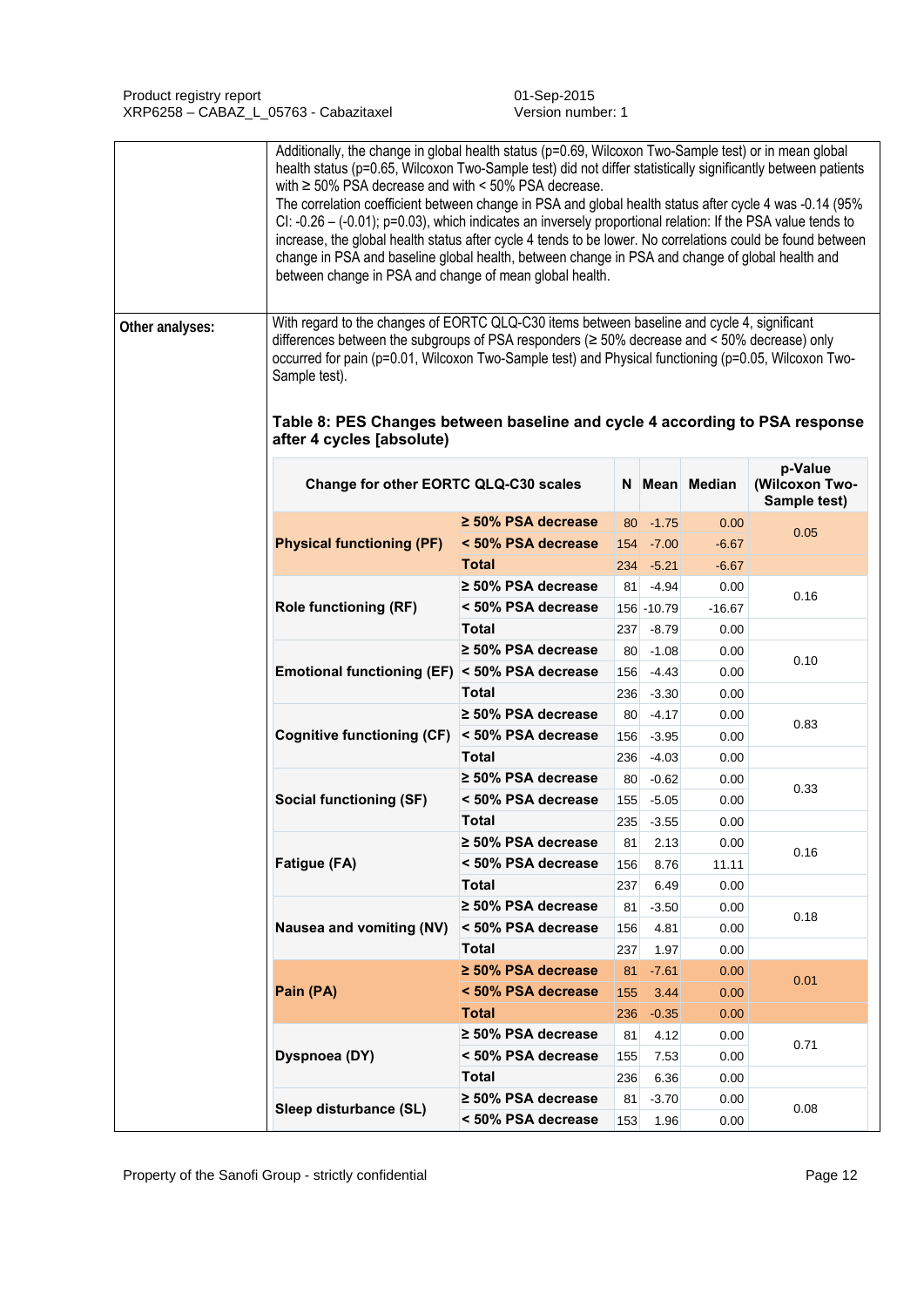Product registry report and the contract of the Contract of the O1-Sep-2015 XRP6258 – CABAZ\_L\_05763 - Cabazitaxel version number: 1

|                                                                                                                                                                                                                                                                                                                                                                                                                                                                                                                                                                                                                                                                                                                                                                                                                                                                                                                                                                                                                                                                                                                                 | <b>Total</b>           |                            | 234 | 0.00    | 0.00 |      |  |  |
|---------------------------------------------------------------------------------------------------------------------------------------------------------------------------------------------------------------------------------------------------------------------------------------------------------------------------------------------------------------------------------------------------------------------------------------------------------------------------------------------------------------------------------------------------------------------------------------------------------------------------------------------------------------------------------------------------------------------------------------------------------------------------------------------------------------------------------------------------------------------------------------------------------------------------------------------------------------------------------------------------------------------------------------------------------------------------------------------------------------------------------|------------------------|----------------------------|-----|---------|------|------|--|--|
|                                                                                                                                                                                                                                                                                                                                                                                                                                                                                                                                                                                                                                                                                                                                                                                                                                                                                                                                                                                                                                                                                                                                 |                        | $\geq$ 50% PSA decrease    | 79  | $-5.06$ | 0.00 | 0.12 |  |  |
| Appetite loss (AP)                                                                                                                                                                                                                                                                                                                                                                                                                                                                                                                                                                                                                                                                                                                                                                                                                                                                                                                                                                                                                                                                                                              |                        | < 50% PSA decrease         | 153 | 2.18    | 0.00 |      |  |  |
|                                                                                                                                                                                                                                                                                                                                                                                                                                                                                                                                                                                                                                                                                                                                                                                                                                                                                                                                                                                                                                                                                                                                 | <b>Total</b>           |                            | 232 | $-0.29$ | 0.00 |      |  |  |
|                                                                                                                                                                                                                                                                                                                                                                                                                                                                                                                                                                                                                                                                                                                                                                                                                                                                                                                                                                                                                                                                                                                                 |                        | ≥ 50% PSA decrease         | 78  | $-3.85$ | 0.00 |      |  |  |
| <b>Constipation (CO)</b>                                                                                                                                                                                                                                                                                                                                                                                                                                                                                                                                                                                                                                                                                                                                                                                                                                                                                                                                                                                                                                                                                                        |                        | < 50% PSA decrease         | 156 | 3.21    | 0.00 | 0.19 |  |  |
|                                                                                                                                                                                                                                                                                                                                                                                                                                                                                                                                                                                                                                                                                                                                                                                                                                                                                                                                                                                                                                                                                                                                 | <b>Total</b>           |                            | 234 | 0.85    | 0.00 |      |  |  |
|                                                                                                                                                                                                                                                                                                                                                                                                                                                                                                                                                                                                                                                                                                                                                                                                                                                                                                                                                                                                                                                                                                                                 |                        | $\geq$ 50% PSA decrease    | 78  | 10.26   | 0.00 | 0.81 |  |  |
| Diarrhea (DI)                                                                                                                                                                                                                                                                                                                                                                                                                                                                                                                                                                                                                                                                                                                                                                                                                                                                                                                                                                                                                                                                                                                   |                        | < 50% PSA decrease         | 155 | 8.60    | 0.00 |      |  |  |
|                                                                                                                                                                                                                                                                                                                                                                                                                                                                                                                                                                                                                                                                                                                                                                                                                                                                                                                                                                                                                                                                                                                                 | <b>Total</b>           |                            | 233 | 9.16    | 0.00 |      |  |  |
|                                                                                                                                                                                                                                                                                                                                                                                                                                                                                                                                                                                                                                                                                                                                                                                                                                                                                                                                                                                                                                                                                                                                 |                        | $\geq$ 50% PSA decrease    | 80  | 1.25    | 0.00 | 0.32 |  |  |
| <b>Financial impact (FI)</b>                                                                                                                                                                                                                                                                                                                                                                                                                                                                                                                                                                                                                                                                                                                                                                                                                                                                                                                                                                                                                                                                                                    |                        | < 50% PSA decrease         | 155 | 3.87    | 0.00 |      |  |  |
|                                                                                                                                                                                                                                                                                                                                                                                                                                                                                                                                                                                                                                                                                                                                                                                                                                                                                                                                                                                                                                                                                                                                 | <b>Total</b>           |                            | 235 | 2.98    | 0.00 |      |  |  |
| Analysis of changes of global health status according to hematological and non-hematological toxicities as                                                                                                                                                                                                                                                                                                                                                                                                                                                                                                                                                                                                                                                                                                                                                                                                                                                                                                                                                                                                                      |                        |                            |     |         |      |      |  |  |
|                                                                                                                                                                                                                                                                                                                                                                                                                                                                                                                                                                                                                                                                                                                                                                                                                                                                                                                                                                                                                                                                                                                                 |                        |                            |     |         |      |      |  |  |
| well as according to pre-existing symptoms did not reach statistically significant p-values.<br>Further univariate and multivariate logistic regressions for improvement of global health status reveals that<br>none of the parameters tested had a p-value smaller than 0.16, which implies, that no value is considered<br>as possible predictor.<br>Tumor evaluation and overall survival:<br>Time points and methods of tumor staging were performed according to the normal routine of the<br>physicians and according to the investigator's decision. No specifications were made for methods or<br>timepoints for tumor evaluation. Response could be evaluated by PSA analysis, bone scan, clinical<br>evaluation or imaging examination.<br>Best response as evaluated by the investigator for most patients was stable disease (39.1%), followed by<br>partial remission (33.4%) or progressive disease (9.5%). Only nine of the 527 patients showed a complete<br>remission as best response (1.7%).<br>Table 9: Best response as evaluated by the investigator (response = imaging<br>method, PSA value, clinical) |                        |                            |     |         |      |      |  |  |
| <b>Best response</b>                                                                                                                                                                                                                                                                                                                                                                                                                                                                                                                                                                                                                                                                                                                                                                                                                                                                                                                                                                                                                                                                                                            | $\%$<br>N<br>9<br>1.71 | %<br>(adj.)<br>1.84        |     |         |      |      |  |  |
| <b>Complete remission</b>                                                                                                                                                                                                                                                                                                                                                                                                                                                                                                                                                                                                                                                                                                                                                                                                                                                                                                                                                                                                                                                                                                       |                        |                            |     |         |      |      |  |  |
| <b>Partial remission</b><br><b>Stable disease</b>                                                                                                                                                                                                                                                                                                                                                                                                                                                                                                                                                                                                                                                                                                                                                                                                                                                                                                                                                                                                                                                                               | 176<br>206             | 33.40 35.99<br>39.09 42.13 |     |         |      |      |  |  |

**Not appraisable** 48 9.11 9.82 **Missing 38 7.21**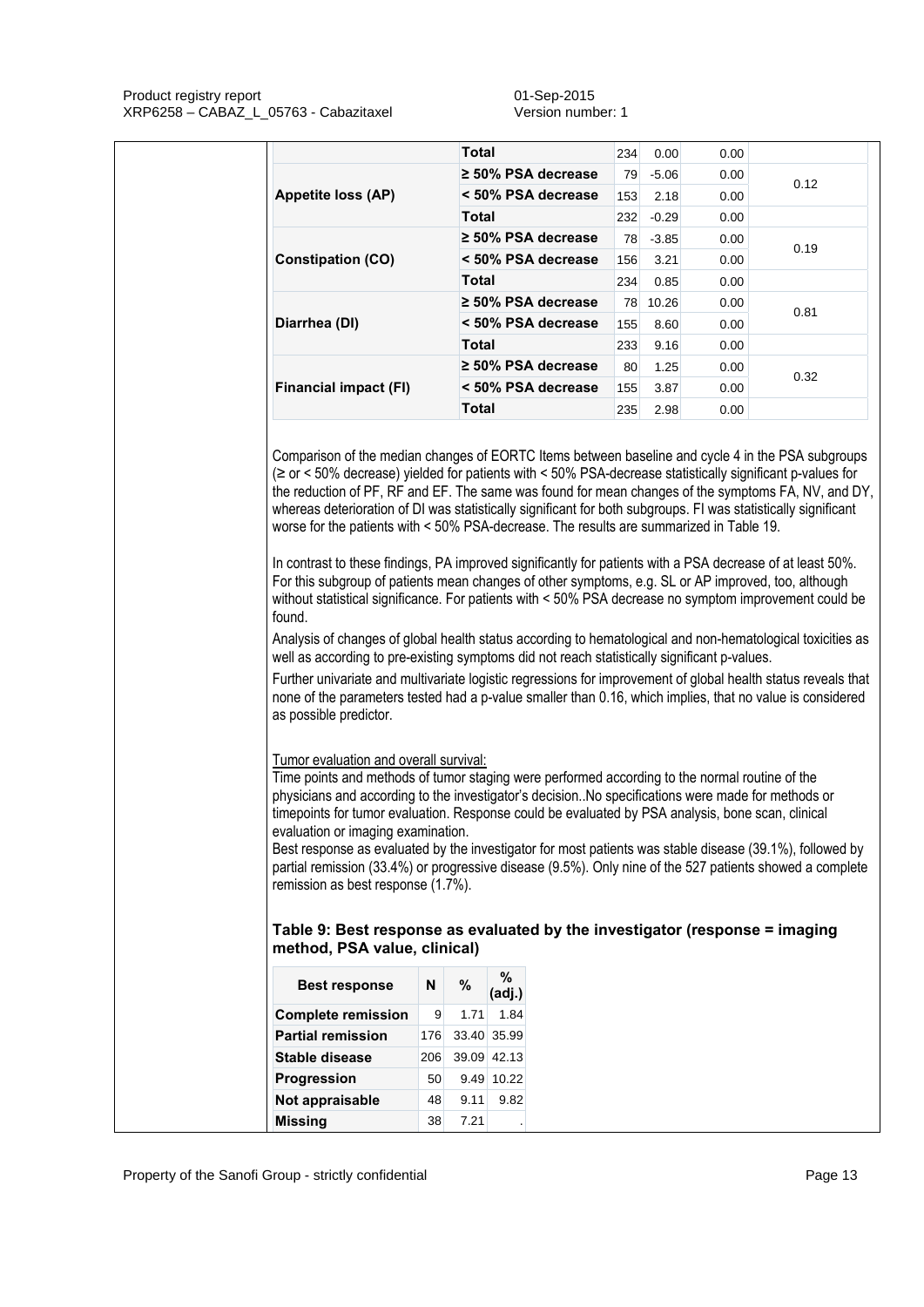| planned number of cycles applied (27.5%) and patient's wish (14.6%).<br>Table 10: Reason for documentation of "end of study"-form                                                                                                                                                                                                                                                                                                                                                                                                                                                                                                                                                                                                                                                                                                                                                                                                                                                                                                                                                                                                                                                                                                                                                                                                                                                                                                                                                                                                                                                                                                                                                                                                                                                                                        |               |                                                                                                            |  |  |  |
|--------------------------------------------------------------------------------------------------------------------------------------------------------------------------------------------------------------------------------------------------------------------------------------------------------------------------------------------------------------------------------------------------------------------------------------------------------------------------------------------------------------------------------------------------------------------------------------------------------------------------------------------------------------------------------------------------------------------------------------------------------------------------------------------------------------------------------------------------------------------------------------------------------------------------------------------------------------------------------------------------------------------------------------------------------------------------------------------------------------------------------------------------------------------------------------------------------------------------------------------------------------------------------------------------------------------------------------------------------------------------------------------------------------------------------------------------------------------------------------------------------------------------------------------------------------------------------------------------------------------------------------------------------------------------------------------------------------------------------------------------------------------------------------------------------------------------|---------------|------------------------------------------------------------------------------------------------------------|--|--|--|
| Reason                                                                                                                                                                                                                                                                                                                                                                                                                                                                                                                                                                                                                                                                                                                                                                                                                                                                                                                                                                                                                                                                                                                                                                                                                                                                                                                                                                                                                                                                                                                                                                                                                                                                                                                                                                                                                   | N             | %                                                                                                          |  |  |  |
| Planned number of cycles applied                                                                                                                                                                                                                                                                                                                                                                                                                                                                                                                                                                                                                                                                                                                                                                                                                                                                                                                                                                                                                                                                                                                                                                                                                                                                                                                                                                                                                                                                                                                                                                                                                                                                                                                                                                                         | $ 145 $ 27.51 |                                                                                                            |  |  |  |
| Tumor progression as evaluated<br>by the investigator                                                                                                                                                                                                                                                                                                                                                                                                                                                                                                                                                                                                                                                                                                                                                                                                                                                                                                                                                                                                                                                                                                                                                                                                                                                                                                                                                                                                                                                                                                                                                                                                                                                                                                                                                                    | 158 29.98     |                                                                                                            |  |  |  |
| <b>Death</b>                                                                                                                                                                                                                                                                                                                                                                                                                                                                                                                                                                                                                                                                                                                                                                                                                                                                                                                                                                                                                                                                                                                                                                                                                                                                                                                                                                                                                                                                                                                                                                                                                                                                                                                                                                                                             | 37            | 7.02                                                                                                       |  |  |  |
| Adverse event                                                                                                                                                                                                                                                                                                                                                                                                                                                                                                                                                                                                                                                                                                                                                                                                                                                                                                                                                                                                                                                                                                                                                                                                                                                                                                                                                                                                                                                                                                                                                                                                                                                                                                                                                                                                            | 33            | 6.26                                                                                                       |  |  |  |
| <b>Patient's wish</b>                                                                                                                                                                                                                                                                                                                                                                                                                                                                                                                                                                                                                                                                                                                                                                                                                                                                                                                                                                                                                                                                                                                                                                                                                                                                                                                                                                                                                                                                                                                                                                                                                                                                                                                                                                                                    | 77            | 14.61                                                                                                      |  |  |  |
| <b>End of documentation</b>                                                                                                                                                                                                                                                                                                                                                                                                                                                                                                                                                                                                                                                                                                                                                                                                                                                                                                                                                                                                                                                                                                                                                                                                                                                                                                                                                                                                                                                                                                                                                                                                                                                                                                                                                                                              | 31            | 5.88                                                                                                       |  |  |  |
| <b>Other reasons</b>                                                                                                                                                                                                                                                                                                                                                                                                                                                                                                                                                                                                                                                                                                                                                                                                                                                                                                                                                                                                                                                                                                                                                                                                                                                                                                                                                                                                                                                                                                                                                                                                                                                                                                                                                                                                     | 46            | 8.73                                                                                                       |  |  |  |
| <b>Total</b>                                                                                                                                                                                                                                                                                                                                                                                                                                                                                                                                                                                                                                                                                                                                                                                                                                                                                                                                                                                                                                                                                                                                                                                                                                                                                                                                                                                                                                                                                                                                                                                                                                                                                                                                                                                                             | 527 100.00    |                                                                                                            |  |  |  |
|                                                                                                                                                                                                                                                                                                                                                                                                                                                                                                                                                                                                                                                                                                                                                                                                                                                                                                                                                                                                                                                                                                                                                                                                                                                                                                                                                                                                                                                                                                                                                                                                                                                                                                                                                                                                                          |               | In the observational plan the time period for the documentation of adverse events was defined from date of |  |  |  |
|                                                                                                                                                                                                                                                                                                                                                                                                                                                                                                                                                                                                                                                                                                                                                                                                                                                                                                                                                                                                                                                                                                                                                                                                                                                                                                                                                                                                                                                                                                                                                                                                                                                                                                                                                                                                                          |               |                                                                                                            |  |  |  |
| first application of cabazitaxel to 28 days after end of last therapy cycle. After this time point only adverse<br>events with causal relation to cabazitaxel have to be documented. For all deaths which occurred thereafter<br>and which are not causally related to cabazitaxel no AE/SAE form was filled in the eCRF.<br>Altogether, 53 patients died during observational period and for these patients an SAE form was filled in<br>and PV of Sanofi was informed. 80 patients died after this observational period and death was not<br>associated with cabazitaxel. Thus, no SAE was reported for these patients.<br>Safety analysis (see Table 26 - Table 34):<br>Safety analysis based on the AE-database of Sanofi. In this database AEs were assigned as serious and<br>non-serious, no further grade specification was provided. Therefore only the occurrence of AEs and SAEs<br>but not the distribution among the grades could be evaluated.<br>For more than 50% of the 527 patients adverse events were documented: A total of 1357 adverse events<br>occurred in 292 patients (55.4%). For 235 (44.6%) patients, no adverse events were reported. The most<br>often reported event in this context was anemia at 10.4%, followed by diarrhea (6.6%), white blood cell<br>count decreased (6%) and fatigue (5.8%). All other events had a share of less than 5%.<br>On a per-patient-basis 29.79%, 22.26% and 21.23% of the 292 patients suffered from anemia, fatigue and<br>diarrhea, respectively. Referring to the ITT set of 527 patients, 16.51%, 12.33% and 11.76% of them<br>developed anemia, fatigue and diarrhea, respectively. 3.8% of the ITT patients suffered from neutropenia,<br>whereas 3.61% had a febrile neutropenia. 2.09% and 3.04% of the patients had serious neutropenia and |               |                                                                                                            |  |  |  |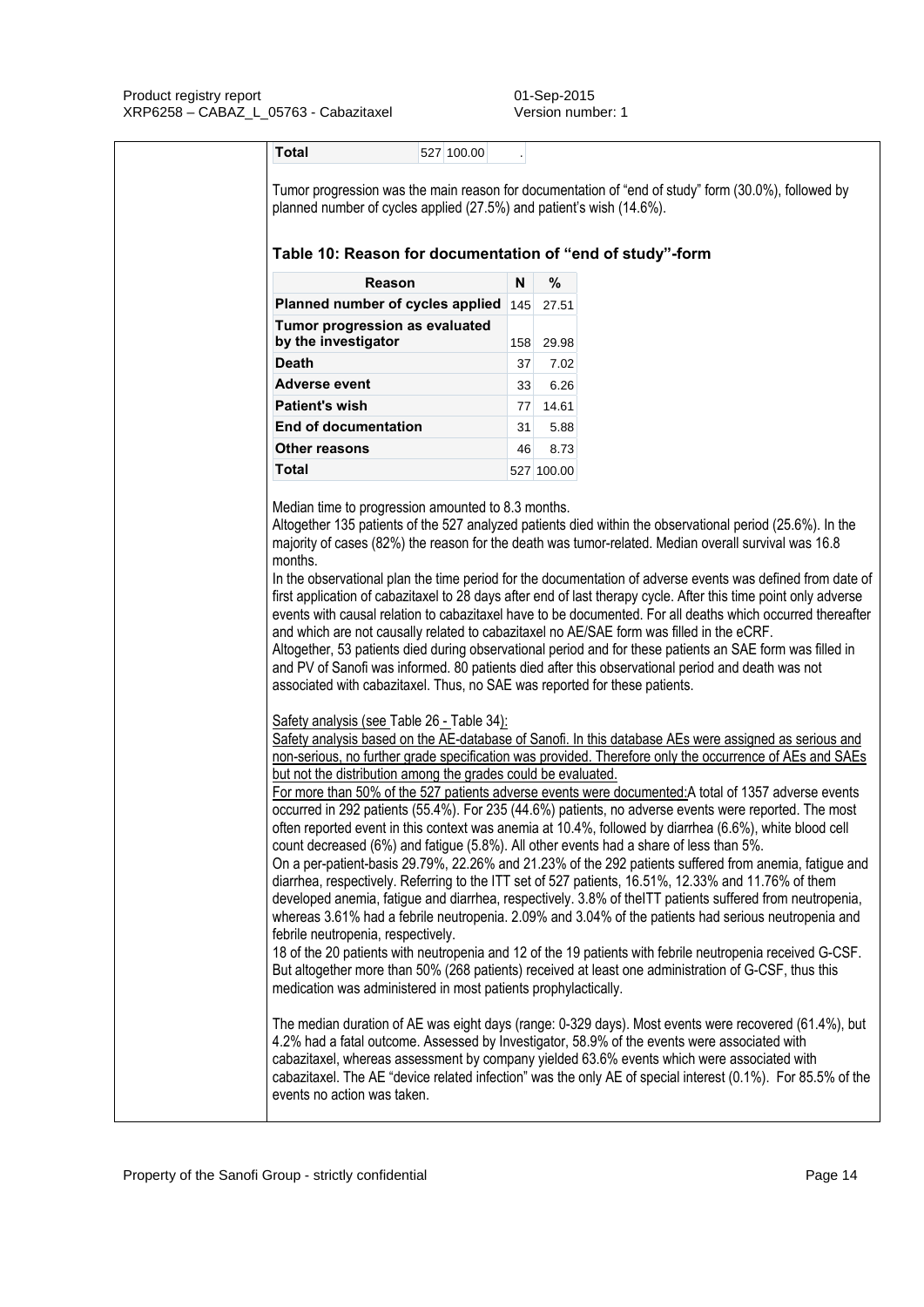|             | 32.7% of the events were serious. Of these 444 serious adverse events, anemia, occurred in 174 patients<br>(33%). The main reason for seriousness was hospitalization or prolongation of hospitalization (66.8%),<br>followed by other important medical events (12.5%) and patient's death (12%; Table 33). According to<br>reporter, 36% of the serious events were associated with cabazitaxel; however, according to company<br>43% were associated. Further on, 54.7% of the events were recovered, 12.8% had a fatal outcome.<br>Additionally, for 72.1% of the events no action was taken.<br>In addition to the 1357 AEs described above another 61 adverse events were part of the Sanofi AE-<br>database. These additional AEs occurred in patients who do not belong to the ITT analysis set because<br>they were not enrolled into this NIS. or have not received any cabazitaxel therapy after enrollment or their<br>documentation was incomplete (not being reviewed and signed by Alcedis data management). 49 of these<br>61 events were serious [further description and listing of these events is documented in Final Statistical<br>Report (Listing 3 + 4 of non-safety set)]. These (serious) adverse events are not included in the analyses<br>and tables of this product registry report.                                                                                                                                                                      |
|-------------|-----------------------------------------------------------------------------------------------------------------------------------------------------------------------------------------------------------------------------------------------------------------------------------------------------------------------------------------------------------------------------------------------------------------------------------------------------------------------------------------------------------------------------------------------------------------------------------------------------------------------------------------------------------------------------------------------------------------------------------------------------------------------------------------------------------------------------------------------------------------------------------------------------------------------------------------------------------------------------------------------------------------------------------------------------------------------------------------------------------------------------------------------------------------------------------------------------------------------------------------------------------------------------------------------------------------------------------------------------------------------------------------------------------------------------------------------------------------------------------------|
| Discussion: | 587 patients with mHRPC treated with cabazitaxel and prednisolone or prednisone according to licensed<br>indication were registered into the NIS by 158 German sites. There were no specifications concerning<br>inclusion of patients or diagnostic and therapeutic measures, physicians could follow normal daily routine.<br>Median age of the patients was 72 years with more than 80% of them being older than 65 years. Thus<br>patients enrolled in this registry were in the median older than patients included into randomized clinical<br>trials, in which older patients are often underrepresented due to special inclusion and exclusion criteria. In<br>the TROPIC study which was the basis of approval of cabazitaxel, the median patient age was 68 years<br>old (De Bono JS et al. 2010). The high age is accompanied by a large number of patients with<br>concomitant diseases (> 60% of patients).<br>Despite labelling requirements, 14 patients (2.66%) had not received previous chemotherapy and for 4<br>patients (0.76%) no information was given concerning this point.                                                                                                                                                                                                                                                                                                                                                                                    |
|             | Only 50.5% of the registered patients were evaluable for primary objective (266 patients). Thus the<br>statistically calculated number of 480 evaluable patients for the primary outcome could not be reached.<br>Reasons were mainly incomplete documentation and that the time point for evaluation (= after application<br>of 4 cycles cabazitaxel) was not reached. Therefore, statistical power for analyzing the primary objective<br>may be affected.<br>About one third of the evaluable patients achieved a PSA decrease of at least 50% after 4 cycles of<br>cabazitaxel, nearly half and 60% of the patients had a PSA decrease of at least 30% and 20%,<br>respectively. The change in global health status or in mean global health status showed no great<br>differences between the patients with and without $\geq$ 50% PSA decrease.<br>Likewise, no statistically significant difference between baseline and after 4 cycles could be seen for the<br>global health status or for the mean global health. But regarding correlation results between changes in<br>PSA after 4 cycles compared to baseline and global health status after 4 cycles a small inversely<br>proportional relation was found (correlation coefficient -0.14): If the PSA value increases, the global<br>health status after cycle 4 is lower. Hence, deterioration of global health status may be the result of<br>disease progression rather than be caused by cabazitaxel therapy itself. |
|             | Analysis of secondary objectives included evaluation of quality of life parameters of the EORTC<br>questionnaire between baseline and cycle 4 of patients grouped into ≥ or < 50% PSA decrease.<br>Comparing the median changes of EORTC Items between baseline and cycle 4 in the PSA subgroups ( $\geq$<br>or < 50% decrease) showed that CF and SF were not different between subgroups. But PF, RF and EF<br>worsened for patients with < 50% PSA decrease.<br>However, PA got better for patients with a PSA decrease of at least 50%. A trend to less pain was also<br>seen by Bahl A et al. 2015 who investigated especially safety parameters of metastatic castration-<br>resistant prostate cancer patients treated with cabazitaxel.<br>Thus patients with a better PSA response have stabilization or even reduction of some tumor associated<br>symptoms and functioning.<br>None of the parameters - hematological toxicity, non-hematological toxicity, pre-existing symptoms -<br>tested as possible predictors for improvement of global health status showed statistical significance.                                                                                                                                                                                                                                                                                                                                                                                |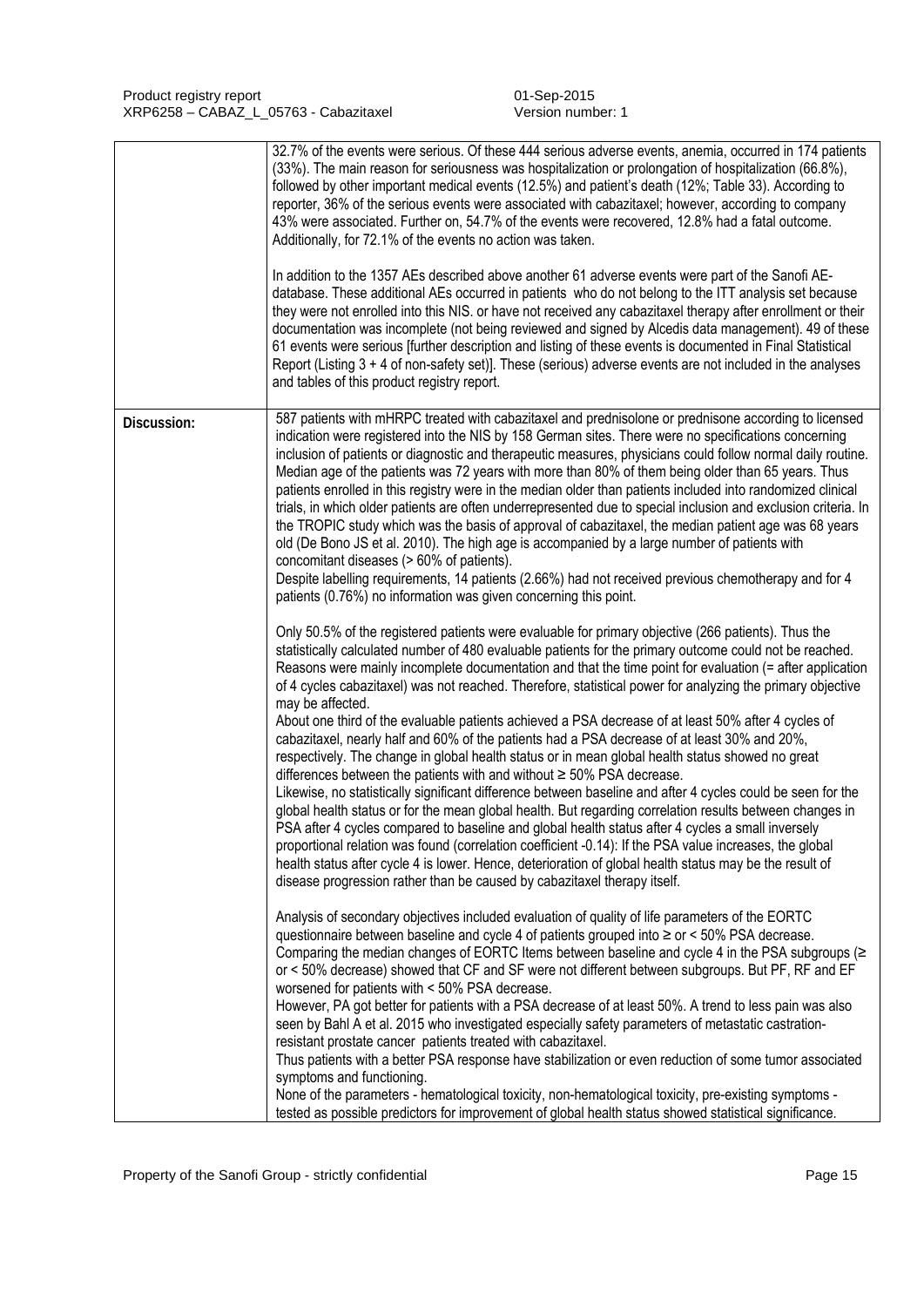|  | Analyses of PSA response, hematological toxicity, non-hematological toxicity, pre-existing symptoms, age<br>and ECOG as possible predictive factors for the improvement of quality of life did not yield any statistically<br>significant results.<br>But analysis at the time points "baseline" and "after 4 cycles" of cabazitaxel therapy may be impaired by<br>cabazitaxel cycles administered before patient informed consent was obtained. 49 patients received from<br>1-20 cycles (median: 6 cycles) before documentation of cabazitaxel therapy cycles in the NIS. However,<br>due to the primary purpose of the study being the evaluation of QoL under treatment, and the design<br>being non-interventional, these patients were not excluded from the analysis. Instead, the first QoL<br>assessment in the study was considered as baseline, i.e. these prior cycles are not considered for<br>evaluation.                                                                                                                                                                                                                                                                                                                                                                                                                                                                                                                                                    |
|--|-----------------------------------------------------------------------------------------------------------------------------------------------------------------------------------------------------------------------------------------------------------------------------------------------------------------------------------------------------------------------------------------------------------------------------------------------------------------------------------------------------------------------------------------------------------------------------------------------------------------------------------------------------------------------------------------------------------------------------------------------------------------------------------------------------------------------------------------------------------------------------------------------------------------------------------------------------------------------------------------------------------------------------------------------------------------------------------------------------------------------------------------------------------------------------------------------------------------------------------------------------------------------------------------------------------------------------------------------------------------------------------------------------------------------------------------------------------------------------|
|  | Analysis of special items of the EORTC questionnaire showed that social and cognitive functioning are<br>not impaired by the disease or therapy, irrespective of PSA response. On the other hand, patients with <<br>50% PSA decrease had worse physical, role and emotional functioning after cycle 4 compared with<br>patients showing ≥50% PSA decrease. For the latter patient group pain symptoms improved statistically<br>significantly. All patients had an improvement of the symptom "diarrhea" under cabazitaxel therapy.                                                                                                                                                                                                                                                                                                                                                                                                                                                                                                                                                                                                                                                                                                                                                                                                                                                                                                                                        |
|  | 185 patients (35.11%) responded to therapy with 9 patients achieving complete and 176 patients yielding<br>partial response as Best response. 206 patients (39.09%) had stable disease as best response. Nearly<br>10% of the patients did not respond to therapy. Median time to progression amounted to 8.3 months. At<br>the end of the study period 135 of the 527 patients were documented to have died with a median overall<br>survival of 16.8 months.<br>Despite the non-selected patient population of the NIS these data are better than those found in the<br>TROPIC clinical trial, in which a PFS of 2.8 months was seen. But a PFS > 8 months was also found by<br>Bracarda et all. 2014, who analyzed patients in an Italian early access program. Differences in PFS may<br>be in part due to different specification for analysis (given time points for examination or defined<br>methods). But even median overall survival of the patients in this NIS is better compared to the TROPIC<br>trial: 16.8 months compared to 15.1 months. One reason may be that in the TROPIC study chemotherapy<br>was administered for a maximum of 10 cycles whereas in the NIS a maximum of cabazitaxel cycles was<br>not defined. Thus cabazitaxel therapy administered until progressive disease, if possible, seems to have<br>a positive effect on overall survival. Post-cabazitaxel treatments may also have added to the relatively<br>good overall survival. |
|  | Over 50% of the patients developed at least 1 AE. Main AEs were anemia, fatigue and diarrhea.<br>Neutropenia and febrile neutropenia occurred in 20 and 19 of the patients, respectively. But many more<br>patients, namely 268 patients, received at least one administration of G-CSF.<br>More than 60% of the 1357 AEs recovered/resolved, 5% recovered/ resolved with sequelae and 4% had<br>a fatal outcome. Thus toxicities were in general manageable.<br>Additionally only about 6% of cabazitaxel cycles had to be applied with a reduced dose, mainly due to<br>hematological toxicity.<br>174 patients (33%) had at least 1 SAE, mostly anemia in 4.55% of patients followed by general physical<br>health deterioration and leucopenia in 3.61% and 3.42%, respectively. 54.7% of the 444 serious events<br>were recovered, 12.8% were fatal. For the great majority (72.1%) of the events no action was taken.<br>In contrast to the findings in this NIS, neutropenia (as AE and SAE) was the most common toxicity found<br>in other clinical trials (DeBono JS et al. 2010, Bracarda S. et al. 2014). Since this special AE can be<br>managed by use of G-CSF prophylaxis, it appeared to be that most of the physicians acted accordingly.                                                                                                                                                                                                                  |